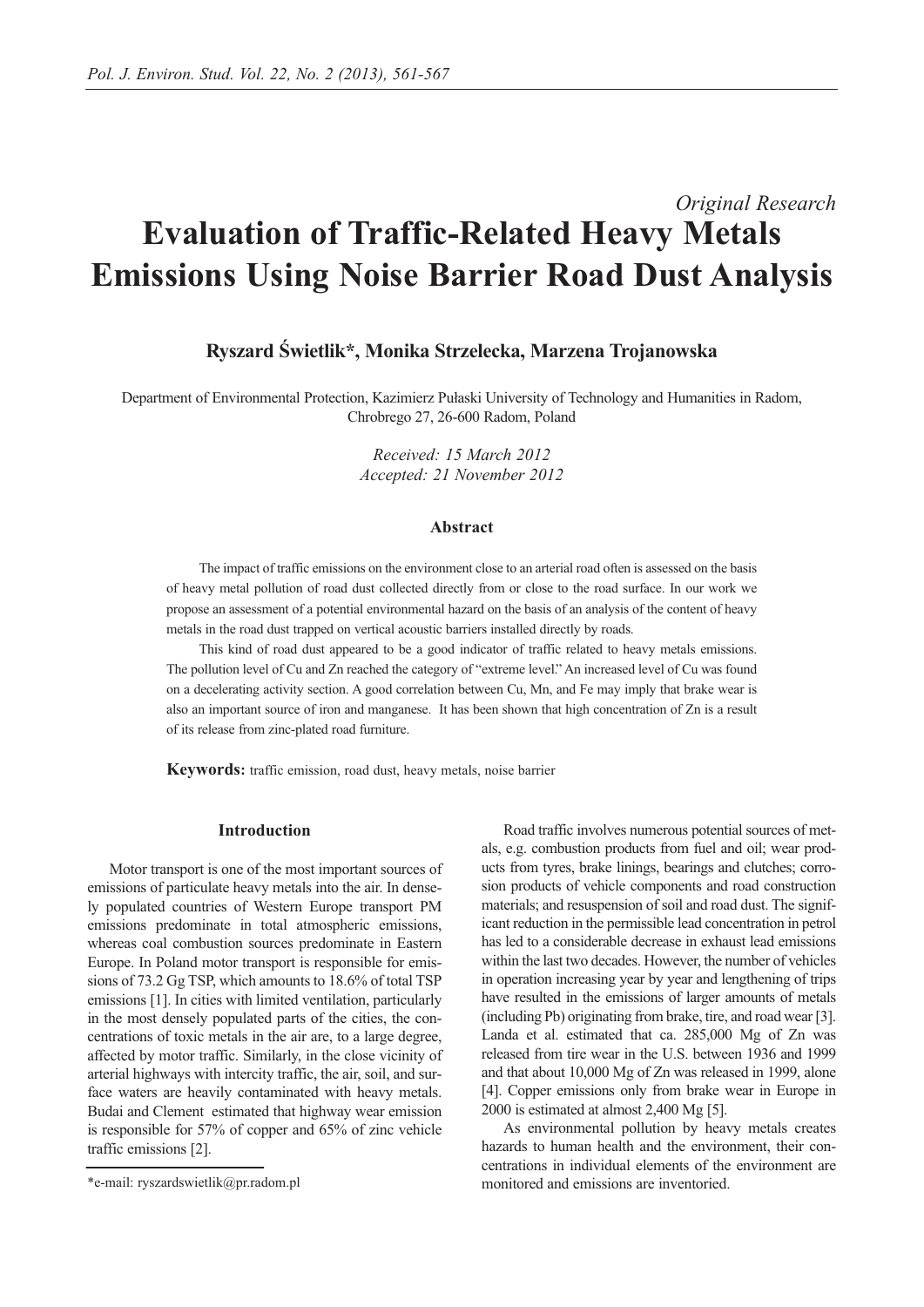Traffic emission impact on the environment near a highway is often assessed on the basis of heavy metal pollution of roadside soil or runoff water [6, 7]. Road dust also has been used as an indicator of heavy metal pollution of the environment [8-10]. Road dust samples are collected directly from a highway surface [8, 10] or the surrounding area [9]. Another approach to estimation of heavy metal deposition resulting from road traffic consists in the application of biomonitoring methods [11].

In our work we propose an assessment of a potential environmental hazard on the basis of an analysis of the content of heavy metals in the road dust collected from vertical noise barriers installed directly by highways. Sample composition maps emissions of particulate metals in accordance with traffic and driving conditions averaged for a sufficiently long time.

#### **Experimental**

#### Object Description

The object of the studies was selected specifically to represent motor traffic of significant traffic density on a transit road with modern infrastructure. The E-77 dual carriageway is one of twelve international roads (Fig. 1). The road consists of two carriageways with two lanes each and two shoulders with an asphalt surface. Double guardrails separate the carriageways and single guardrails run along the right edge of both carriageways. The outside 0.3 m wide guardrails are fixed at a height of 0.5 m. Approximately 6 m high vertical absorptive noise barriers are installed in residential areas.

Annual average traffic density on the investigated stretch of the E-77 dual carriageway was  $24,089 \pm 1,401$ veh/h (max. 61,240 veh/h at the Raszyn-Janki section). The average traffic density on the whole road is 18,469 veh/h, which is close to the average traffic density on all international roads in Poland: 20,006 veh/h, and on dual carriageways 19,567 veh/h.



Fig. 1. Location of E-77 road and Jedlińsk-Falęcice section of sampling sites.

The mean contributions of passenger cars, light duty vehicles, heavy duty vehicles, buses and motorcycles in the vehicle fleet were 68.1%±1.2%, 10.7%±0.7%, 20.3%±1.1%,  $0.74\% \pm 0.04\%$ , and  $0.17\% \pm 0.03\%$ , respectively. The speed of the vehicles was 90-130 km/h. The traffic data were taken from the GDDKiA Report [12].

The research area was located in a typically agricultural region away from industrial and heat engineering sources of trace metals. The sampling points were located at three sites along the Jedlińsk-Falęcice section (Fig. 1). RD was collected for 2 years at the first two sites and for only 1 year at the latter site:

- Jedlińsk (road dust samples are denoted as RD-J): noise barriers (installed in 2009) are located on the eastern side 2.2 m from the carriageway, the width of the shoulder is 0.8 m and the sampling point was right before the traffic lights.
- Kamień (road dust samples are denoted as RD-K): noise barriers (installed in 2009) are located on the eastern side 2.5 m from the carriageway, the width of the shoulder is 1.2 m, steady-flow traffic.
- Falęcice (road dust samples are denoted as RD-F): noise barriers (installed in 2010) are located on both sides of the road. The eastern barrier is placed 4.4 m from the carriageway, the width of the shoulder is 2.8 m, steadyflow traffic.

Table 1 shows the characteristics of PM and heavy metal emissions on the investigated section of the road. The emission intensities were calculated as a sum of products of emission factors and traffic density for each vehicle type according to the methodology used for inventory of nonexhaust traffic emissions in Germany [13] and Denmark [14]. The exhaust emissions were obtained from the COP-ERT III model [15].

## Sampling

The RD samples (ca. 20 g) were collected by means of a vacuum cleaner from the acoustic barriers on two surfaces: the  $0.0\n-0.6$  m $\times$ 20 m bottom section, and the 1.8-2.4 m×20 m upper section (road dust samples are denoted as RD-(b) and RD-(u), respectively).

The soil samples used for the analyses allowing for the determination of contamination indexes were collected from the upper soil layer at two spots between road dust collection sites on the western side of the E-77 road.

All the samples were allowed to dry in air under laboratory conditions and then sieved through a nylon 1 mm screen and kept in tightly closed plastic containers before analysis.

#### Chemical Analysis

#### *Sample Preparation*

Microwave-assisted digestion of RD and soil samples was applied prior to AAS measurements. The weighed amounts of 0.5 g were placed in 100 mL Teflon vessels with 5 mL 65% HNO<sub>3</sub> and 1 mL 30%  $H_2O_2$ . The samples were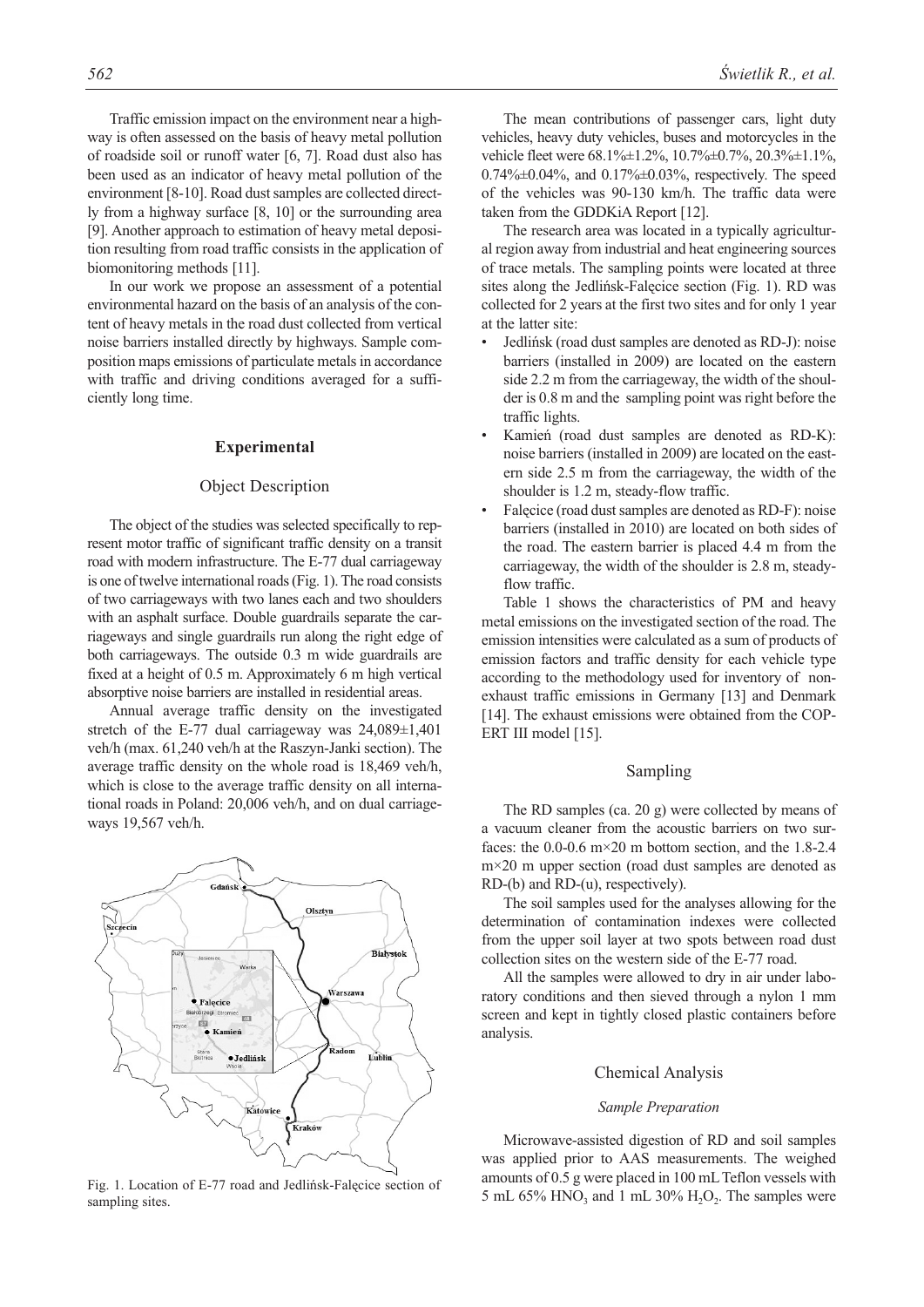| Pollutant      | Tire wear   |             | Brake wear  |             |             | Road abrasion | Fuel combustion   |             | Total       |  |
|----------------|-------------|-------------|-------------|-------------|-------------|---------------|-------------------|-------------|-------------|--|
|                | <b>GEFs</b> | <b>DEFs</b> | <b>GEFs</b> | <b>DEFs</b> | <b>GEFs</b> | <b>DEFs</b>   | <b>COPERT III</b> | <b>GEFs</b> | <b>DEFs</b> |  |
| PM             | 163.3       | 180         | 116.4       | 78.7        | 244.7       | 244.7         | 165.2             | 690         | 669         |  |
| Cr             | 0.003       | 0.0006      | 0.021       | 0.011       | 0.017       | 0.006         | 0.034             | 0.08        | 0.05        |  |
| Cu             | 0.005       | 0.003       | 41.32       | 3.02        | 0.001       | 0.003         | 1.157             | 42          | 4.2         |  |
| Ni             | 0.003       | 0.005       | 0.068       | 0.009       | 0.009       | 0.005         | 0.048             | 0.13        | 0.07        |  |
| P <sub>b</sub> | 0.026       | 0.014       | 0.975       | 0.366       | 0.001       | 0.014         | 1.507             | 2.5         | 1.9         |  |
| Zn             | 29.36       | 2.11        | 5.21        | 0.91        | 0.02        | 0.02          | 0.68              | 35          | 3.7         |  |

Table 1. Intensity of metal emission from E-77 road [kg·km<sup>-1</sup>·year<sup>1</sup>].

GEFs – German emisson factors [13]

DEFs – Danish emission factors [14]

digested in a microwave oven (Milestone MLS 1200 Mega) according to the program given by the manufacturer's protocol [16]:

- 1) 6 min., 250 W
- 2) 1 min., 0 W
- 3) 6 min., 400 W
- 4) 6 min., 650 W
- 5) 6 min., 250 W
- 6) 5 min., ventilation

After cooling, the digests were transferred to polypropylene standard flasks and diluted to 50.0 mL with water.

Three subsamples were digested simultaneously for each sample.

#### *Metal Determination*

The metals (Al, Co, Cr, Cu, Fe, Mn, Ni, Pb, and Zn) were determined using an atomic absorption spectrophotometer AAS – Agilent Technologies 200 Series AA 240 FS AA with flame atomization. Standard solutions prepared by appropriate dilution of the stock solution 1000 µg/mL (J.T.Baker) were used to calibrate the device by means of the standard curve method.  $N_2O$  was used as an oxidizer only to determine Al, whereas the acetylene/air flame was used to determine the other metals.

Determination limits for the metals being examined were: Al – 6.1 mg/kg, Co – 2.6 mg/kg, Cr – 2.7 mg/kg, Cu  $- 1.2$  mg/kg, Fe  $- 3.8$  mg/kg, Mn  $- 1.6$  mg/kg, Ni  $- 2.8$ mg/kg,  $Pb - 3.0$  mg/kg, and  $Zn - 1.0$  mg/kg.

## **Results and Discussion**

The E-77 dual carriageway is an efficient source of emissions of a number of metals, including toxic heavy metals (Table 1). It can be expected that the environment is, to the largest degree, loaded with copper and zinc, even though the estimated emission intensities of the two metals differ almost 7-fold (according to the German and Danish methodologies). The predicted emission intensities of Cr, Ni, and Pb are very similar, although the amounts of the

released Ni and Cr are several times lower than those of Pb. The load of metals estimated in such a way only partially burdens the environment bordering with the traffic route, e.g. the initial dispersion of the emitted pollutants is effectively blocked by the absorbing noise barriers. PM concentration may decrease up to 50% behind the noise barrier [17]. Sanders et al. found that  $3-30\%$  of the debris falls on the road while 16-22% remains on the wheels and 8-25% is retained on the steering/suspension equipment [18].

As has already been mentioned, the RD trapped on acoustic barriers has certain characteristics that can be used to evaluate traffic-related heavy metal emissions. The RD samples represent an averaged pattern of exhaust emissions, brake wear, tire wear, road abrasion, and corrosion of road structure and automotive parts; also large-size particles that deposit close to the road or are disintegrated by vehicles and which undergo resuspension by wind and wake induced by traffic stream. The composition of the samples also reflects the density of the road traffic, its structure and driving conditions averaged for a relatively long time. It is also worth noting that the spectrum of emitted particles that are trapped on the active surface of the barriers should be fuller than the spectrum of particles that settle on flat surfaces near the road (traffic sediment samples are often used as indicators of environmental hazard from traffic pollutants).

## Concentrations and Major Sources of Heavy Metals

The values of metal concentrations in the RD samples varied considerably from several mg/kg for Co to over 20,000 mg/kg for Al and Fe (Table 2). The mean concentrations of heavy metals were in the following order: Fe >Al  $\geq Zn$   $\geq$ Mn  $\geq$ Cu  $\geq$ Cr  $\geq$ Pb  $\geq$ Ni  $\geq$ Co. The content of Zn exceeds even the permissible limit for soils in industrial areas and the permissible limit of Cu and Cr for agricultural soils [20].

These findings are consistent with the results of other road dust studies (Table 3). The fact that our values are higher than those published by other authors is an expected result in view of the kind of RD samples we have collected.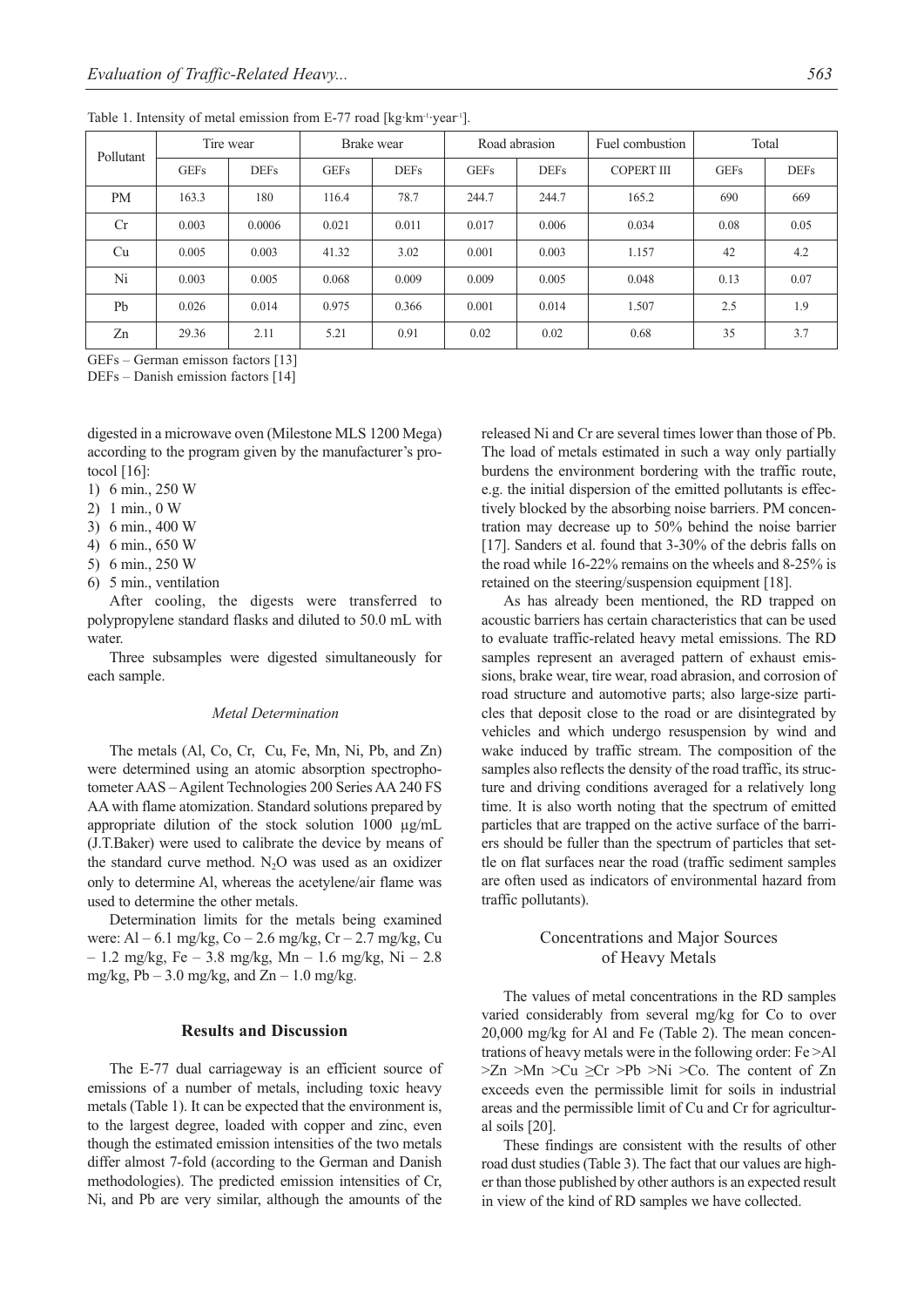|                                      | Metal concentration [mg·kg <sup>-1</sup> ] |                 |                 |                 |                |                 |                 |                 |                 |  |
|--------------------------------------|--------------------------------------------|-----------------|-----------------|-----------------|----------------|-----------------|-----------------|-----------------|-----------------|--|
| Sample                               | Al                                         | Co              | Cr              | Cu              | Fe             | Mn              | Ni              | Pb              | Zn              |  |
| $RD-J(b)$                            | 11,968                                     | 4.19            | 191.38          | 233.25          | 19,906         | 492.42          | 22.13           | 42.26           | 3,257           |  |
|                                      | 11,561                                     | 4.79            | 173.72          | 233.63          | 20,122         | 513.18          | 21.36           | 42.93           | 3,241           |  |
|                                      | 11,403                                     | 4.18            | 179.35          | 227.18          | 20,418         | 510.16          | 21.72           | 42.43           | 3,220           |  |
| $\overline{x} \pm SD$                | 11,640±290                                 | $4.39 \pm 0.35$ | $181.5 \pm 9.0$ | 231.4±3.6       | 20,150±260     | $505 \pm 11$    | 21.74±0.39      | 42.54±0.35      | $3,239 \pm 19$  |  |
|                                      | 16,180                                     | 6.79            | 209.66          | 275.45          | 23,567         | 656.67          | 24.95           | 45.31           | 3,074           |  |
| $RD-J(u)$                            | 16,511                                     | 5.59            | 211.66          | 265.57          | 23,468         | 640.97          | 26.76           | 44.53           | 2,999           |  |
|                                      | 16,112                                     | 4.38            | 219.30          | 277.11          | 23,164         | 647.90          | 27.91           | 48.44           | 2,897           |  |
| $\overline{x} \pm SD$                | $16,270\pm210$                             | $5.6 \pm 1.21$  | $213.5 \pm 5.1$ | $272.7 \pm 6.2$ | $23,400\pm210$ | $648.5 \pm 7.9$ | $26.5 \pm 1.5$  | $46.1 \pm 2.1$  | 2,990±89        |  |
|                                      | 10,410                                     | 6.29            | 56.91           | 101.84          | 14,763         | 442.29          | 24.96           | 56.11           | 2,880           |  |
| $RD-K(b)$                            | 9,884                                      | 6.39            | 53.93           | 102.88          | 14,386         | 436.48          | 25.07           | 43.55           | 2,767           |  |
|                                      | 9,785                                      | 6.39            | 58.96           | 102.94          | 14,231         | 448.73          | 26.38           | 44.67           | 2,763           |  |
| $\overline{x} \pm SD$                | $10,030\pm340$                             | $6.36 \pm 0.06$ | $56.6 \pm 2.5$  | $102.6 \pm 0.6$ | 14,460±270     | 442.5±6.1       | 25.47±0.79      | $48.1 \pm 7.0$  | $2,803 \pm 66$  |  |
|                                      | 19,960                                     | 9.09            | 97.94           | 134.92          | 21,024         | 552.67          | 32.98           | 59.16           | 3,132           |  |
| $RD-K(u)$                            | 20,488                                     | 8.99            | 99.94           | 139.92          | 20.054         | 575.65          | 31.78           | 55.77           | 3,143           |  |
|                                      | 19,784                                     | 8.39            | 10.94           | 138.92          | 19,886         | 548.67          | 32.88           | 57.06           | 3,067           |  |
| $\overline{x} \pm SD$                | 20,080±370                                 | $8.82 \pm 0.38$ | $99.6 \pm 1.5$  | 137.9±2.6       | 20,320±610     | 559±15          | 32.55±0.67      | $57.3 \pm 1.7$  | $3,114\pm41$    |  |
| $RD-F(b)$                            | 13,561                                     | 15.94           | 139.49          | 81.70           | 16,885         | 394.58          | 28.49           | 35.47           | 3,420           |  |
|                                      | 12,987                                     | 9.96            | 147.46          | 89.68           | 17,142         | 390.59          | 28.09           | 31.29           | 3,270           |  |
|                                      | 13,383                                     | 7.97            | 159.49          | 77.75           | 17,512         | 384.77          | 28.31           | 33.69           | 3,138           |  |
| $\overline{x} \pm SD$                | 13,310±290                                 | $11.3 \pm 4.2$  | $149 \pm 10$    | $83.0 \pm 6.1$  | $17,180\pm320$ | 390.0±4.9       | 28.30±0.20      | $33.5 \pm 2.1$  | $3,276 \pm 141$ |  |
|                                      | 15,032                                     | 7.96            | 185.04          | 79.59           | 17,945         | 393.95          | 28.85           | 34.22           | 3,080           |  |
| $RD-F(u)$                            | 15,362                                     | 9.94            | 188.94          | 83.53           | 18,463         | 413.68          | 28.64           | 34.61           | 3,194           |  |
|                                      | 14,699                                     | 7.78            | 183.55          | 91.78           | 17,640         | 415.00          | 31.12           | 30.92           | 3092            |  |
| $\overline{x} \pm SD$                | $15,030\pm330$                             | $8.6 \pm 1.2$   | 185.8±2.8       | $85.0 \pm 6.2$  | 18,020±420     | 408±12          | $29.5 \pm 1.4$  | $33.2 \pm 2.0$  | 3122±63         |  |
| RD (mean<br>value $\pm SD$ )         | 14,400±3,400                               | $7.5 \pm 2.8$   | $148 \pm 56$    | $152 \pm 76$    | 18,920±2,900   | 492±94          | $27.4 \pm 3.6$  | $43.5 \pm 9.1$  | 3092±176        |  |
| Soil $(\overline{x} \pm SD)$         | 4,220±250                                  | $2.87 \pm 0.15$ | $9.04 \pm 0.41$ | $4.17 \pm 0.34$ | 4,440±150      | $107.7 \pm 4.9$ | $5.86 \pm 0.38$ | $7.13 \pm 0.19$ | 20.94±0.82      |  |
| Soil (back-<br>ground<br>value) [19] |                                            | 4.0             | 27.0            | 7.1             | 12,900         | 289             | 10.2            | 9.8             | 30.0            |  |

Table 2. Concentration of metals in the samples of road dust and soil.

Metal concentrations in road dust particles are proportional to the emission intensity of these metals on a given section of the transit road. Thus, it can be expected that the areas adjacent to the E-77 expressway are, to the highest degree, exposed to pollution by Zn (3,092±176 mg/kg) and, to a much lesser degree, by Cu (152±76 mg/kg) and Cr (148±54 mg/kg). Pb pollution risk (regarded as a "hot issue" about 20 years ago) is small and comparable to Ni, 49±9.1 mg/kg and 27.4±3.6 mg/kg, respectively.

The concentration of Cu showed the highest variability  $(RSD = 50\%)$ . A considerable variability was shown by the concentrations of Cr and Co  $(RSD = 38\%$  and  $37\%$ , respectively). In this case the concentration variability in individual samples reflects the effect of the parameters characterizing traffic flow on the emission of metals. As traffic density and traffic structure at all sampling sites were similar, the sources of the variable metal concentration in road dust can probably be found in traffic conditions on individual sections of the road. The Cu concentrations have confirmed that brake wear emission is the main source of Cu. The Jedlińsk sampling site was situated directly in front of the traffic lights, so the significant level of Cu identified in the road dust can be attributed to a high rate of brake abrasion from the increased stopping and the low speed of vehicles at this site.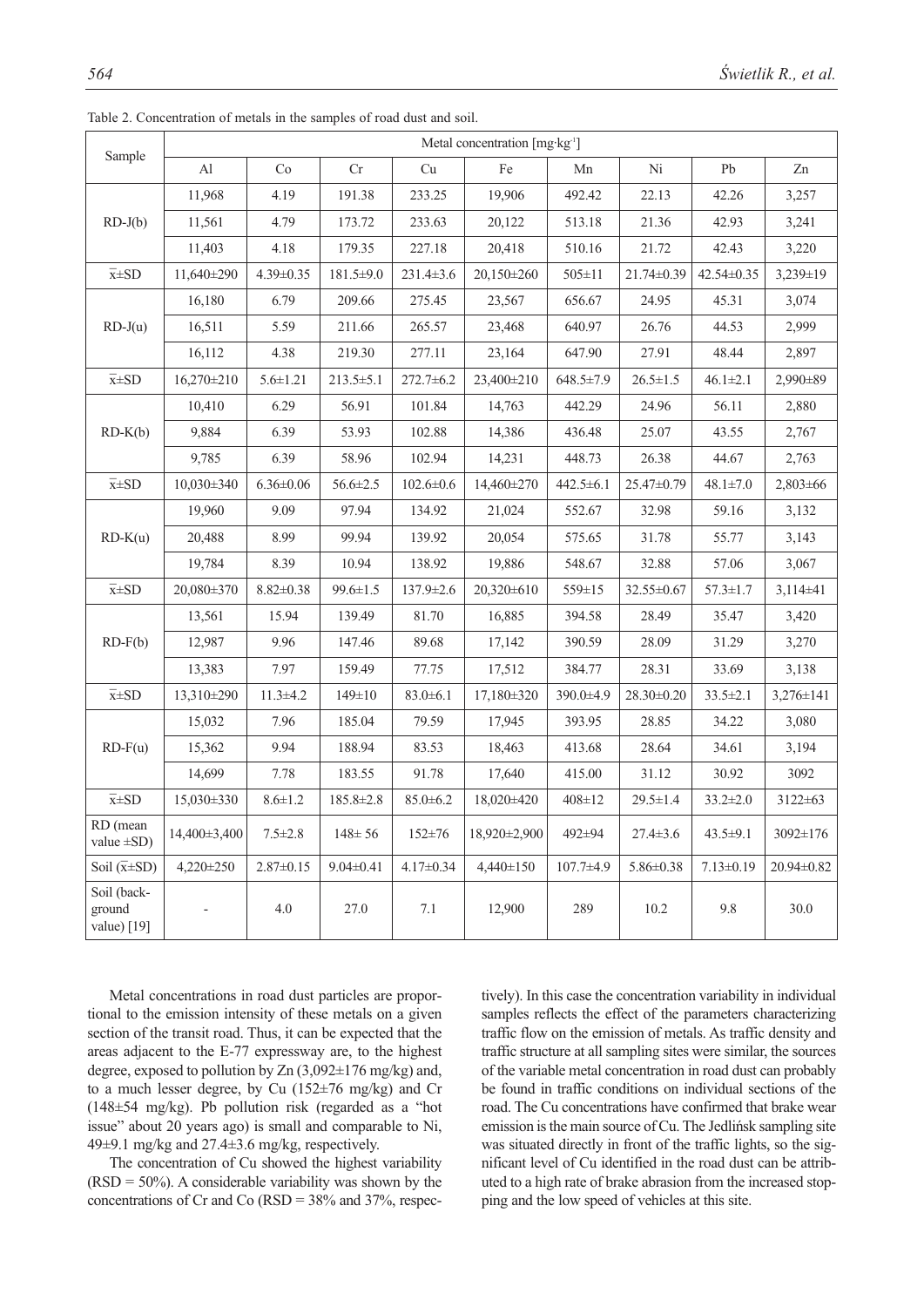| Site                                  | Metal concentrations [mg/kg] |           |     |        |     |     |                |       | Reference |
|---------------------------------------|------------------------------|-----------|-----|--------|-----|-----|----------------|-------|-----------|
|                                       | Al                           | <b>Cr</b> | Cu  | Fe     | Mn  | Ni  | P <sub>b</sub> | Zn    |           |
| E-77 Asphalt dual carriageway, Poland | 14.400                       | 148       | 152 | 18.900 | 492 | 27  | 44             | 3,092 | This work |
| Asphalt highway, Korea                |                              |           | 172 |        |     | 26  | 117            | 323   | [8]       |
| Highway, Turkey                       |                              |           | 208 |        |     | 33  | 212            | 521   | $[21]$    |
| Islamabad Highway, Pakistan,          |                              |           | 52  |        |     | 23  | 104            | 116   | $[9]$     |
| Heavily trafficked tunnel, Sweden     | 7,810                        | 36        | 264 | 13,500 | 170 |     | 74             | 496   | $[22]$    |
| Tema Highway, Ghana                   |                              | 152       | 44  | 35,900 | 356 | 6.5 | 117            | 213   | $[23]$    |

Table 3. Concentrations of heavy metals in the road dust.

Al concentration in the RD, considerably increased in comparison with soil samples (14,400 mg/kg vs. 4,200 mg/kg) which are also characterized by high variability, suggests a considerable share of anthropogenic-Al, e.g. from abrasion of aluminum rims of vehicle wheels. An analogous view can refer to emission sources of the other matrix metals: Fe and Mn.

Considering all the metals investigated, the determination results of Zn have a specific characteristic, high concentrations and very low variability  $(RSD = 5.7\%; Table 2)$ .

Zinc accounts for about 1% by weight of tire tread material and its release through tire wear has been often recognized as a significant source of Zn in road dust. Brake wear and fuel combustion also are regarded as important vehicular emission sources of Zn (Table 1). Our results seem to suggest that the problem is more complex. Zinc is the only metal that is present in all the samples at a constant level  $[Zn]_{av} = 3,092$  mg/kg $\pm 176$  mg/kg. The differences between zinc concentrations in the samples collected at different sites are not statistically significant: RD-J (3115 mg/kg $\pm$ 148 mg/kg), RD-K (2959 mg/kg $\pm$ 177 mg/kg) and RD-F (3199 mg/kg±129 mg/kg). An increased zinc content in the samples enriched with Cu due to intensive vehicle braking (RD-J) was not observed. Taking into account a significant variability of concentrations of the other metals, the reasons for the high and steady zinc level in the traffic dust can probably be found in non-vehicle components of road traffic emissions. In the case of the road considered, this is probably zinc-plated road furniture. Hence, the corrosion of zinc protective coating (periodically intensified by the application of de-icing agents) and road dust blasting of zinc coating (especially during winter road sanding) can be regarded as the most important sources of the traffic dust enrichment by zinc. Previously, Hjortenkrans et al. suggested that galvanized road furniture is probably the most dominant Zn source, which may obscure other correlations [24].

The lower concentrations of particulate metals in bottom samples (particularly Al, Cr, Cu, Mn, Fe, Ni, and Pb) than in upper samples probably result from higher concentrations of the metals in particles displaying a weaker tendency for sedimentation. Another possible explanation is probably a higher share of the mineral fraction thrusted from under the wheels in RD-(b) samples and characterized by the natural content of heavy metals. The latter factor is not predominant because the very high zinc content in RD samples caused to a high degree by road dust blasting of zinc coating does not practically depend on the RD-sampling level: bottom samples  $[Zn]_{av} = 3,107 \pm 240$  mg/kg, and upper samples  $[Zn]_{av} = 3.075 \pm 87$  mg/kg.

#### Assessment of Contamination

The degree of RD contamination by heavy metals is usually quantified by such parameters as geo-accumulation index  $(I_{\text{geo}})$ , pollution index (PI), integrated pollution index (IPI), and enrichment factor (EF) [8-10]. In this work EF was not used due to a lack of an appropriate reference element. Al and Fe used by other authors for normalization of heavy metal concentrations [23, 25] have a high occurrence variability in our RD samples due to their anthropogenic origin. I<sub>geo</sub> was calculated according to equation:

$$
I_{\rm geo} = \log_2 \left[ \frac{C_n}{1.5 B_n} \right]
$$

...where: n-metal concentration in the RD was used as  $C_n$ , and n-metal concentration in unpolluted soil was used as  $B_n$ . Zinc pollution reached the extremely polluted ( $I_{geo} > 5$ ) level, Cu – strongly polluted ( $I_{geo} > 3$ ), Cr – moderately to strongly polluted  $(2 < I_{\text{geo}} \leq 3)$  (Fig. 2). The concentrations



Fig. 2. Geo-accumulation index of heavy metals in the road dust of road E-77.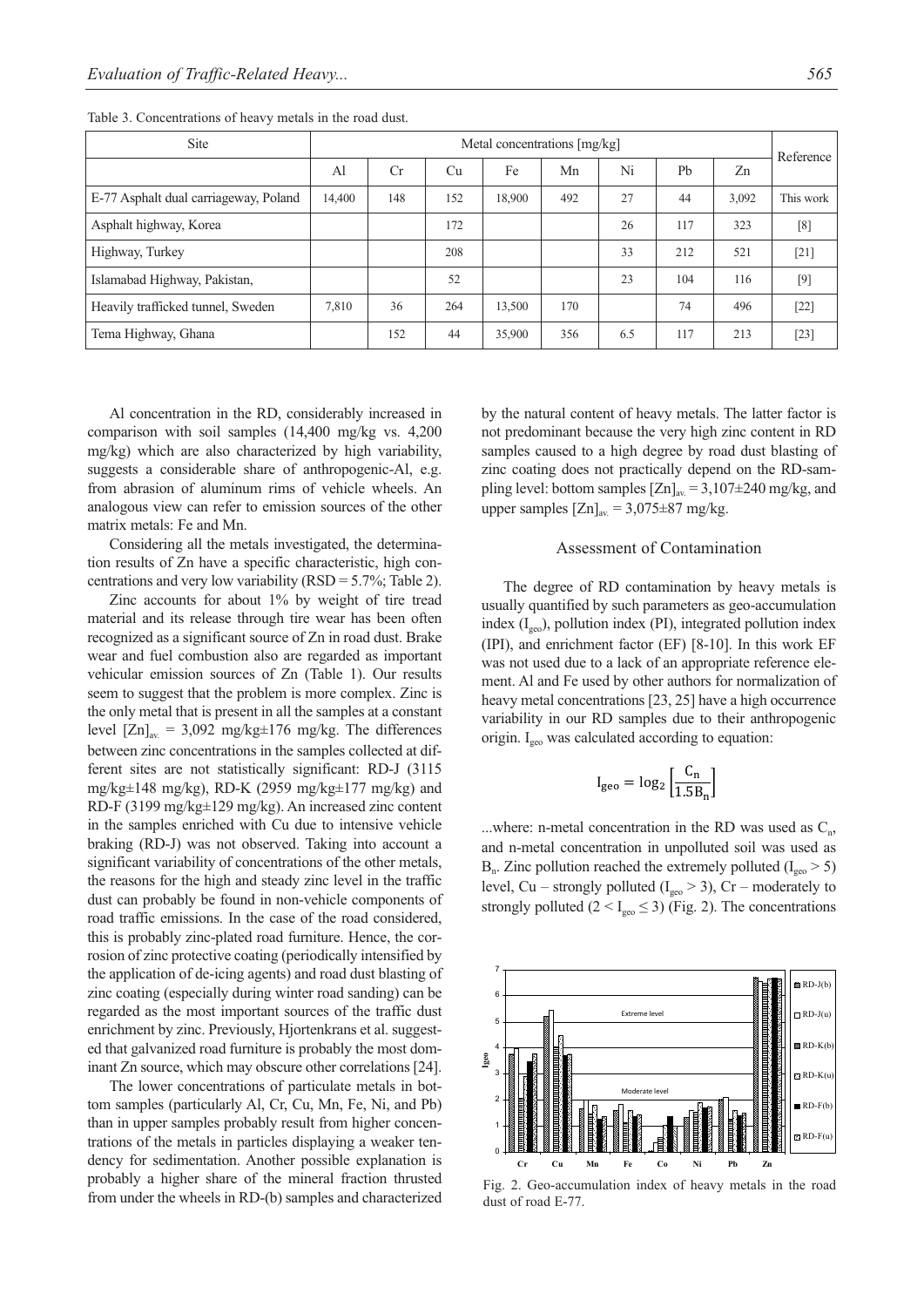|    | Co      | Cr      | Cu      | Fe   | Mn      | Ni   | Pb      | Zn   |
|----|---------|---------|---------|------|---------|------|---------|------|
| Co | 1.00    |         |         |      |         |      |         |      |
| Cr | $-0.20$ | 1.00    |         |      |         |      |         |      |
| Cu | $-0.63$ | 0.55    | 1.00    |      |         |      |         |      |
| Fe | $-0.28$ | 0.70    | 0.81    | 1.00 |         |      |         |      |
| Mn | $-0.43$ | 0.29    | 0.85    | 0.83 | 1.00    |      |         |      |
| Ni | 0.57    | $-0.21$ | $-0.48$ | 0.02 | $-0.03$ | 1.00 |         |      |
| Pb | $-0.23$ | $-0.47$ | 0.30    | 0.25 | 0.62    | 0.18 | 1.00    |      |
| Zn | 0.47    | 0.43    | $-0.02$ | 0.24 | $-0.20$ | 0.01 | $-0.36$ | 1.00 |

Table 4. Correlation matrix between metal concentrations in the road dust of E 77 road.

of the other metals studied did not exceed the moderately polluted level. The integrated pollution index, which is the

mean value of the pollution index ( $PI = \frac{C_n}{B_n}$ ) of n-metal in the RD samples studied, took a very wide range of values from IPI = 2.61 for Co (high level of pollution) to IPI =  $148$ for Zn (extreme level of pollution) (Fig. 3). The IPI value remains at a level of nearly 4 in the case of half of the metals considered (Mn, Fe, Ni, and Pb). The presence of Pb in this group of metals results undoubtedly from a significant reduction of Pb in fuels (max 5 mg/L, earlier 0.5-1 g/L).

On the basis of  $I_{geo}$  and IPI it can be said that the open environment along the E-77 road is heavily exposed to pollution by heavy metals, particularly Zn, Cu, and Cr.

## Correlation Analysis

The Pearson's correlation coefficients for the metals studied are collected in Table 4. Significant positive correlations involve Mn, Fe, and Cu. Taking into consideration the unquestionable view that brake wear is the main source of Cu in road dust, a good correlation Cu with Mn and Fe indicates that brake wear is also an important source of iron and manganese [26]. These metals may be emitted during wear of the brake discs/drums, which are commonly made



Fig. 3. Pollution index of heavy metals in the road dust of E-77 road.

of steel or alloys. The potential sources of Fe also may be iron powder and steel wool used in semi-metalic and nonasbestos organic brake linings [27]. Therefore, the role of soil dust as a carrier of these metals in the RD samples is not predominant and this also confirms the assumption that the RD samples collected from the acoustic barriers are a good reflection of the properties of the particulate matter emitted during motor traffic.

Poor correlation coefficient values for the other metals indicate that these metals originate from a number of independent traffic emission sources.

### **Conclusions**

The RD samples collected from acoustic barriers turned out to be a good indicator of traffic-related heavy metals emissions. An increased Cu level was found on a road section with a decelerating activity. A very high Zn concentration remaining at a steady level on the whole section of the road resulted from its release from zinccoated road furniture and the important role of this emission pathway in the formation of a metals distribution pattern in the PM emitted. The pollution level of Cu and Zn reached the category of "extreme level." A good correlation between Cu and Mn, as well as between Cu and Fe, may imply that brake wear is also an important source of iron and manganese. The concentration values of the metals (Al, Cr, Fe, Mn, and Zn) in the RD trapped on acoustic barriers that we have obtained are higher than those published earlier. Without further research it will be difficult, however, to assess to what extent this results from a different characteristic of road traffic and to what extent it is a result of the fraction range of the traffic dust being generated, which is present in the RD samples analyzed in other laboratories.

Apart from the assessment of heavy metals emissions to the environment, the results of the determination of heavy metals in the RD trapped on acoustic barriers can be useful also for calibration of the methods used for the inventory of road transport heavy metals emissions.